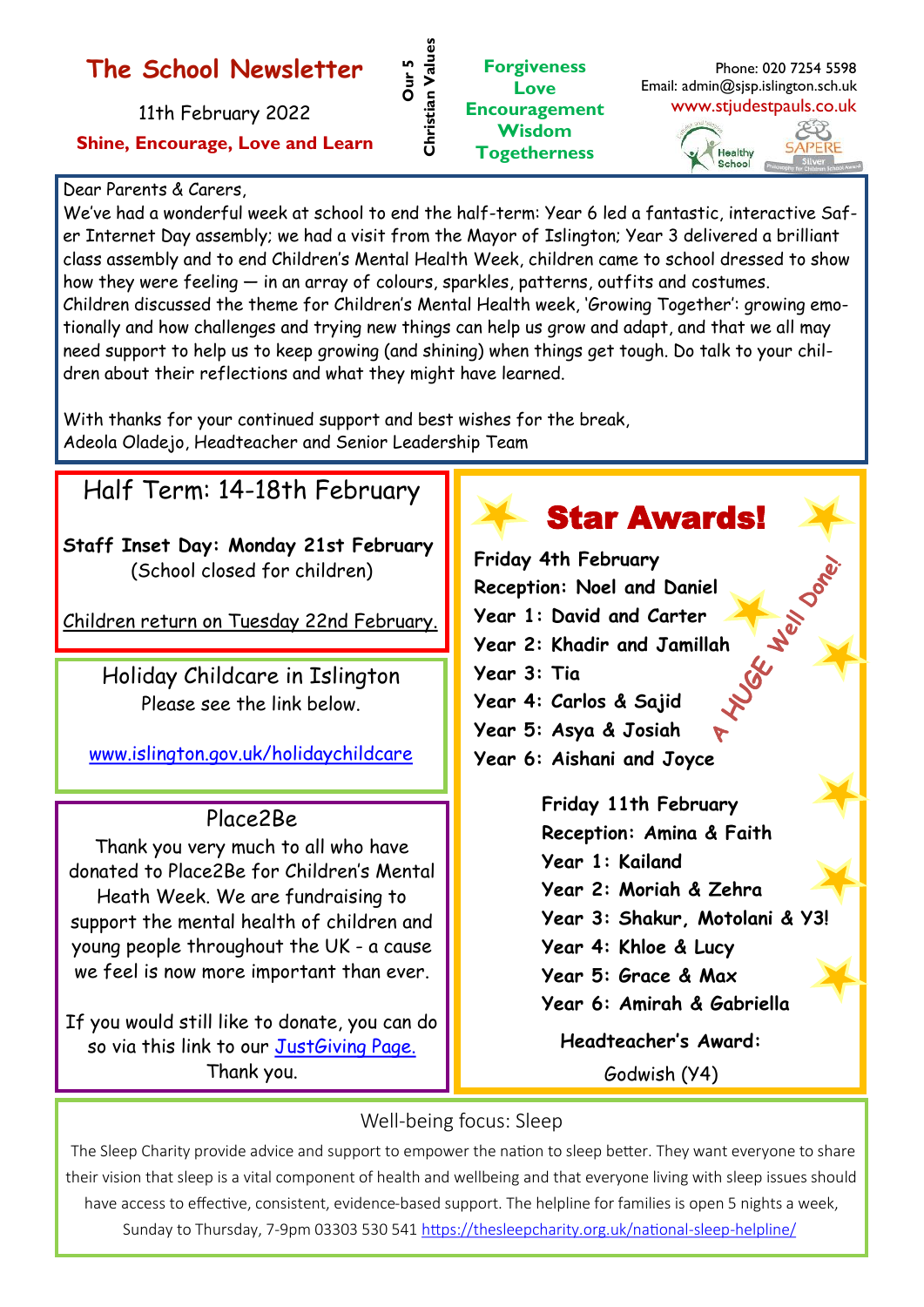

#### Message from Islington

Would you make a great Families for Life Community Champion?

We're looking for inspirational volunteers to encourage families in Islington to get active and eat well. The Families for Life programme offers free healthy eating and active play activities for families with children aged 2 to 11.

#### Families for Life

would you like to be a families for life

communitu

champion?

Volunteers should be Islington residents, be committed to improving the health of their community and available to volunteer two to three hours a week.

Community Champions will learn about health and wellbeing. They will have access to free training and ongoing support. It's a great opportunity for them to meet new people, improve their communication skills and boost their confidence. Online training for the Families for Life Community Champion programme begins Wednesday 23 February 2022!

Families for Life Community Champions' Induction Training - FREE

Dates: Wednesday 23 February - Wednesday 30 March 2022 (6 weeks) Time: 9.30 – 12.30am

If this sounds like someone you know please contact: Natasha Miller, Community Champion Co-ordinator on 07974604133 or via natasha.miller@islington.gov.uk